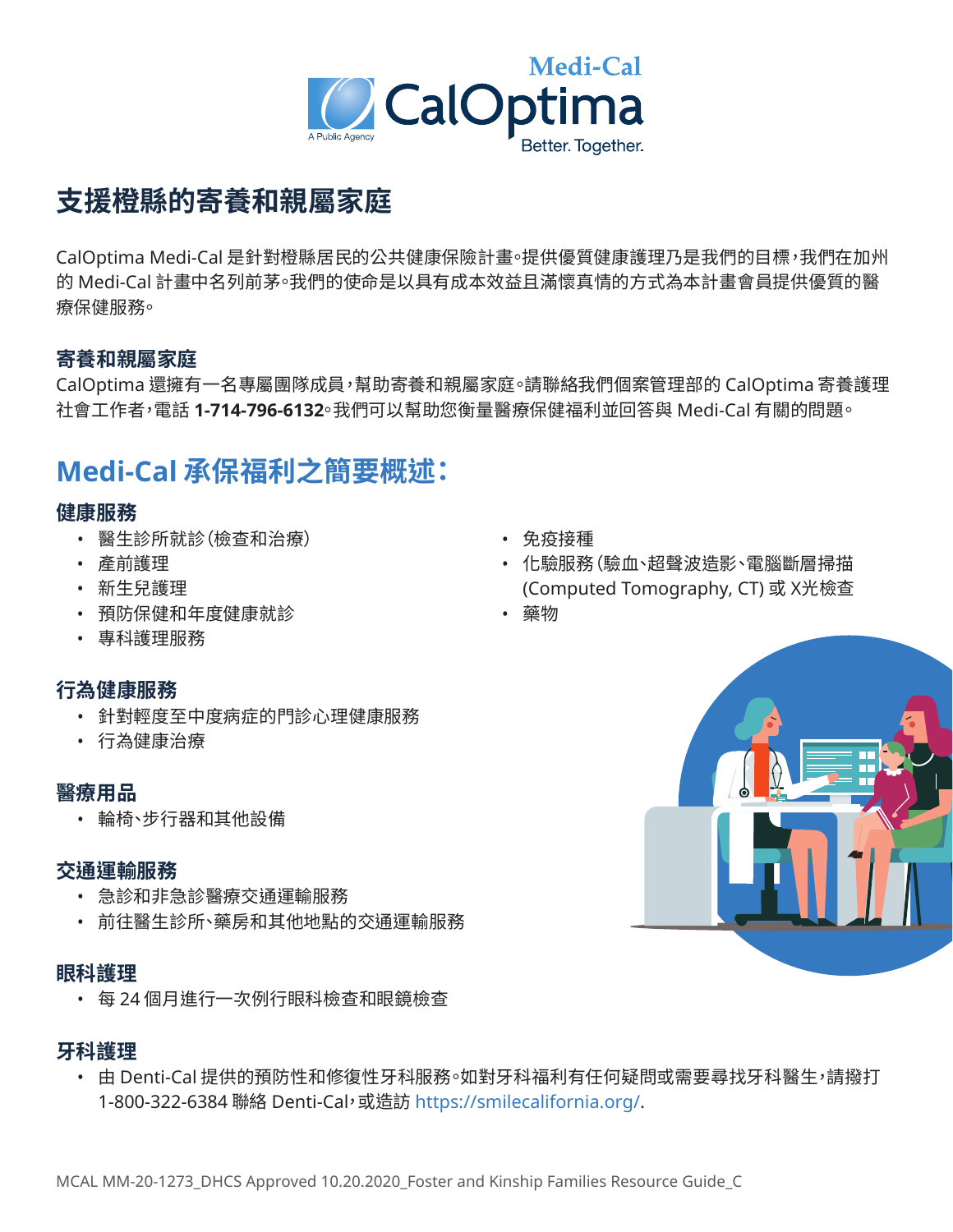如需完整清單,請參考《會員手冊》或造訪我們的網站 **[www.caloptima.org](www.caloptima.org，轉至會員資料。)**,轉至會員資料。

CalOptima 與廣泛的醫療服務者網路合作,以便您從 Orange 縣數以千計的醫生、藥房、社區健康中心、醫院 和長期護理機構中進行選擇。

我們提供 13 個醫療網路供您選擇:

- 
- 
- Arta Western Medical Group Prospect Medical
- CalOptima Community Network HPN Regal Medical Group
- 
- Family Choice Medical Group United Care Medical Group
- Kaiser Permanente
- AltaMed Monarch Health Care
- AMVI Medical Group  **Noble-Mid Orange County** 
	-
	-
- CHOC Health Alliance  **Talbert Medical Group** 
	-

# **遠程醫療探訪**

遠程醫療探訪是指您與醫生或醫療保健團隊透過電話、音頻和視訊應用程式、簡訊或電子郵件討論醫療問題。 您的醫生可以使用如 Apple FaceTime、Facebook Messenger 視訊聊天、Google Hangouts 視訊或 Skype 等應用程式。

# **文化和語言服務**

Medi-Cal 會員可每週 7 天,每天 24 小時免費獲取 100 多種語言的口譯服務。以下情況均提供口譯服務,例如 醫生看診、緊急護理服務、藥房服務、客戶服務電話和健康教育等。您可獲得您所用語言的翻譯資料。

# **健康教育**

CalOptima 致力於幫助會員擁有健康的生活方式。會員可以獲得有關哮喘、 糖尿病、營養、體重控制等方面的幫助。

# **會員門戶**

CalOptima 會員門戶是一個安全的線上網站,透過這個網站,您可以 24 小 時隨時隨地透過網路訪問 CalOptima。透過使用安全的使用者名稱和密碼, 您可以查看資訊,索取會員 ID 卡,打印臨時 ID 卡,更改家庭醫生,更改醫療 網等。

撥打以下電話,CalOptima 可為您和您的醫療保健需求提供支援:

## • **CalOptima 客戶服務**

本地電話:**1-714-246-8500**; 免費電話: **1-888-587-8088**; TTY: **711** 週一至週五上午 8 點至下午 5:30